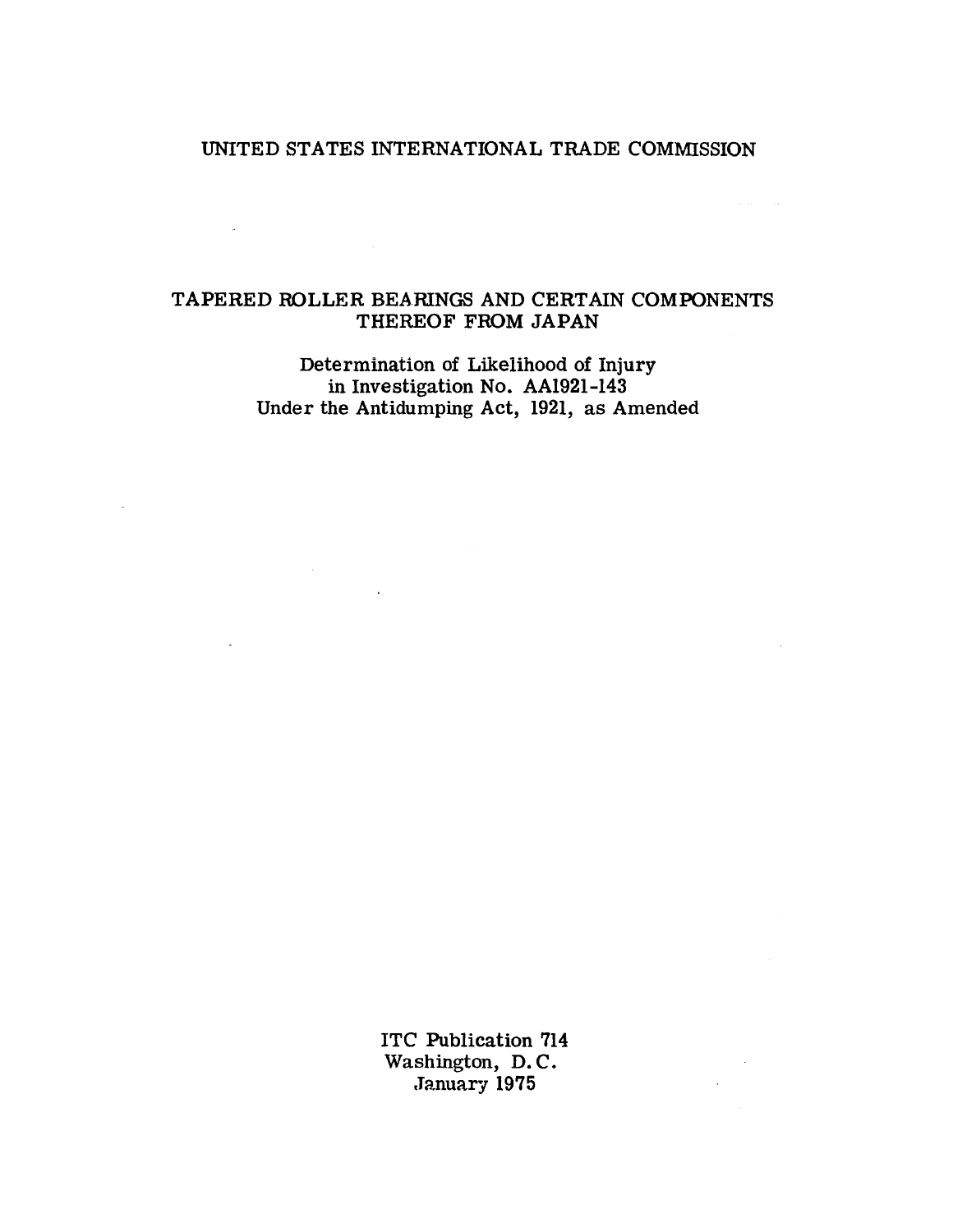# UNITED STATES INTERNATIONAL TRADE COMMISSION

## COMMISSIONERS

Catherine Bedell, Chairman Joseph 0. Parker, Vice Chairman Will E. Leonard, Jr. George M. Moore Italo H. Ablondi Daniel Minchew

Kenneth R. Mason, Secretary to the Commission

Address all communications to United States International Trade Commission Washington, D. C. 20436

Î.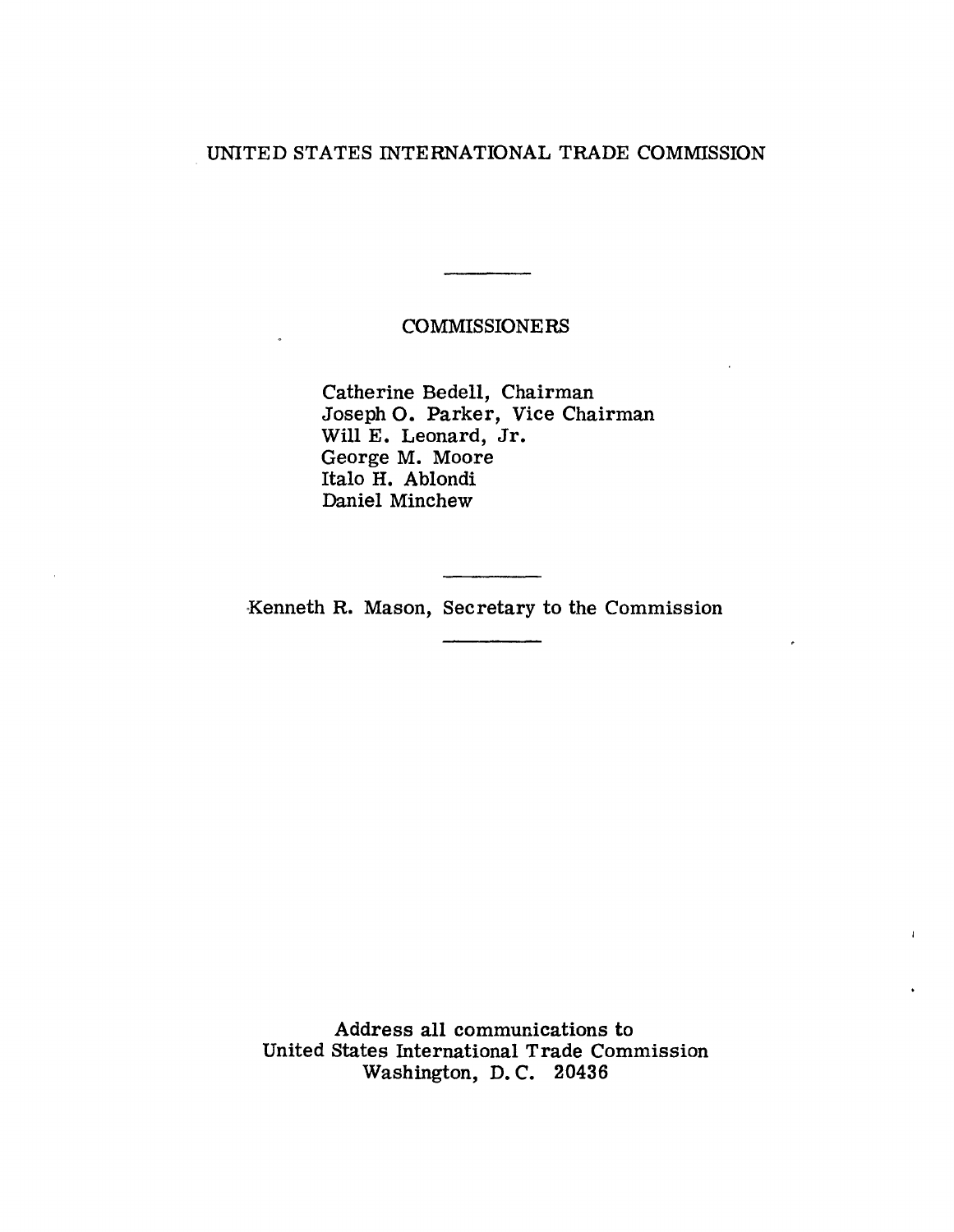#### United States International Trade Commission Washington, D.C.

[AA1921-143] January 23, 1975

### TAPERED ROLLER BEARINGS AND CERTAIN COMPONENTS THEREOF FROM JAPAN

Determination of Likelihood of Injury

The U.S. International Trade Commission (formerly the U.S. Tariff Commission) on September *4,* 1974, received advice from the Treasury Department that tapered roller bearings from Japan are being, or are likely to be, sold at less than fair value within the meaning of the Antidwnping Act, 1921, as amended. In accordance with the requirements of section 201(a) of the act  $(19 \text{ U.S.C. } 160(a))$ , the Commission, on September 11, 1974, instituted investigation No. AA1921-142 to determine whether an industry in the United States is being or is likely to be injured, or is prevented from being established, by reason of the importation of such merchandise into the United States.

On October 23, 1974, the Commission received advice from the Treasury Department amending the advice it had received on September *4,*  1974. The new advice described the articles subject to Treasury's determination of sales at less than fair value as tapered roller bearings, including inner race. or cone assemblies and outer races or cups, exported to and sold in the United States, either as a unit or separately. On October *24,* 1974, the Commission terminated investitation No. AA1921-142 and instituted a new investigation (No .. AA1921-143) to determine whether an industry in the United States is being or is likely to be injured, or is prevented from being established, by reason

rije.<br>G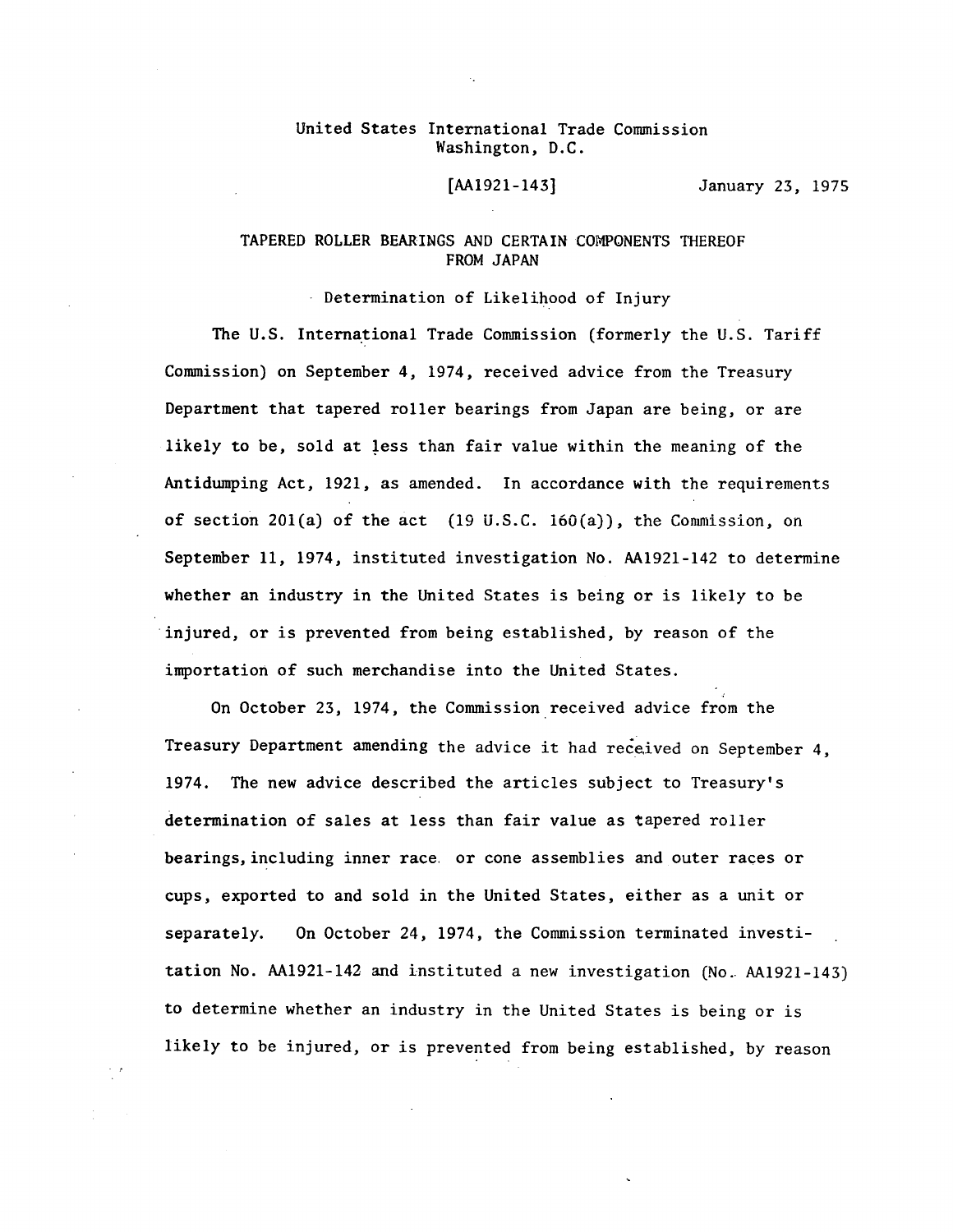of the importation into the United States, from Japan, of the articles described in Treasury's amended advice to the Commission.

Notice of the institution of investigation No. AA1921-143 and of a public hearing to be held in connection therewith was published in the Federal Register of October 29, 1974 (39 F.R. 38134). The hearing was held December 3-6, 1974.

In arriving at its determination, the Commission gave due consideration to all written submissions from interested parties, evidence adduced at the hearing, and all factual information obtained by the Commission's staff from questionnaires, personal interviews, and other sources,

On the basis of its investigation, the Commission has determined by a vote of 4 to 2, 1/ that an industry in the United States is likely to be injured by reason of the importation of tapered roller bearings, including inner race or cone assemblies and outer races or cups, exported to and sold in the United States, either as a unit or separately, from Japan, that are being, or are likely to be, sold at less than fair value within the meaning of the Antidumping Act, 1921, as amended.

<sup>1/</sup> Chairman Bedell, Vice Chairman Parker, and Commissioners Moore and Ablondi determined in the affirmative with respect to likelihood of injury. Commissioners Leonard and Minchew determined in the negative.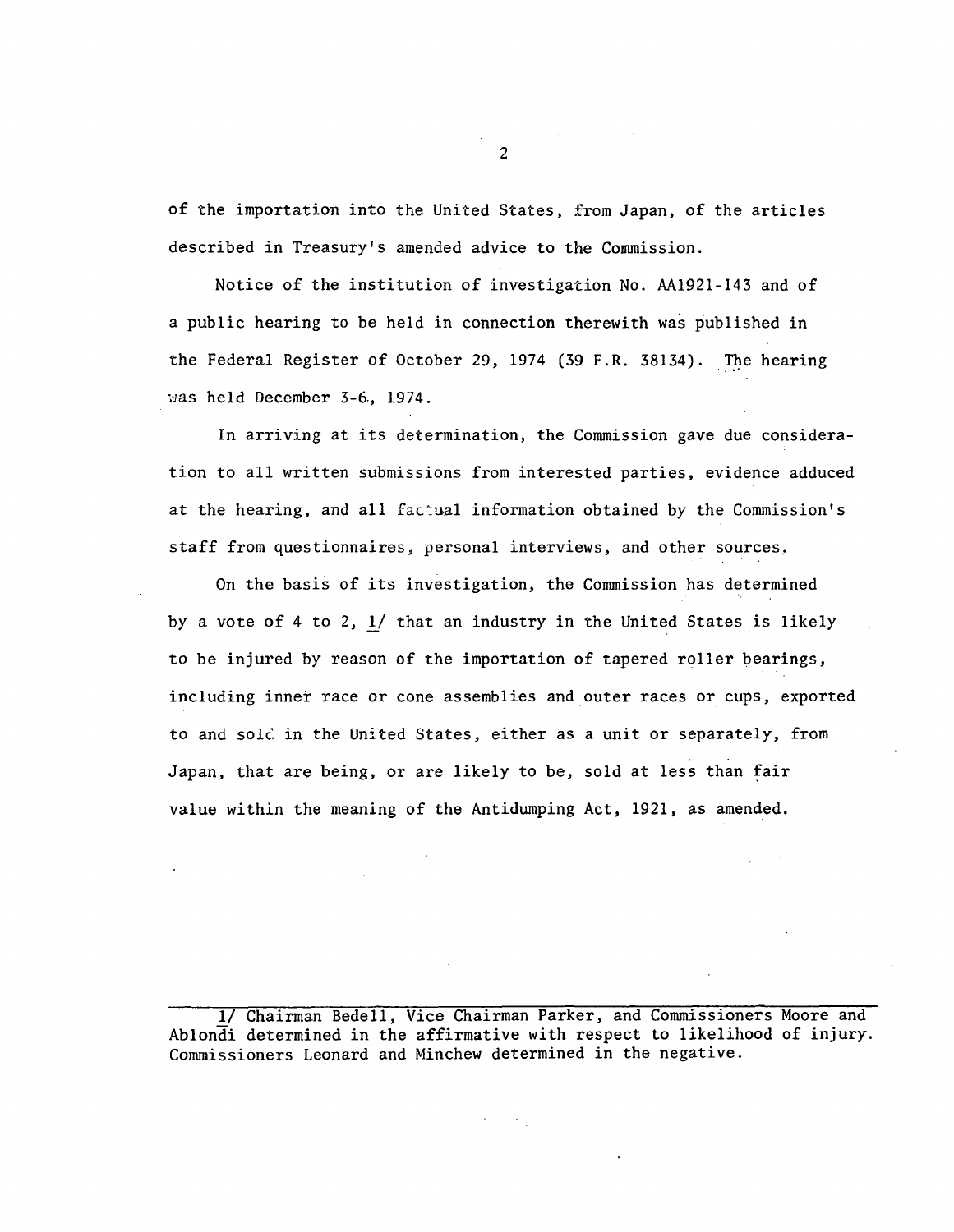Statement of Reasons for Likelihood of Injury Determination by. Chairman Bedell, Commissioner Moore, and Commissioner Ablondi  $1/$ 

The Antidumping Act, 1921, as amended, requires that the U.S. International Trade Commission find two conditions satisfied before an affirmative determination can be made.

First, there must be injury or likelihood of injury to an industry in the United States. Second, such injury or likelihood of injury must be by reason of the importation into the United States of the class or kind of foreign merchandise which the Secretary of the Treasury has determined is being, or is likely to be, sold at less than fair value (LTFV).

In our-judgment, both of the aforementioned conditions are satisfied. Accordingly, for the reasons set forth below, we have made an affirmative determination that an industry in the United States.is likely to be injured by reason of the importation of tapered roller bearings, including inner race or cone assemblies and outer races or cups, exported to and sold in the United States, either as a unit or separately, from Japan, that are being, or are likely to be, sold at LTFV. 2/

!/ Vice Chairman Parker concurs in the result.

2/ Connnissioner Ablondi agrees that an industry in the United States is likely to be injured by reason of the importation and sale at less than fair value of Japanese tapered roller bearings. He concludes, however, that the importation of tapered roller bearings in small volume from Japan by Toycta Motor Sales, U.S.A., Inc., for exclusive use by Toyota distributors does not contribute to the threat of injury. Such bearings, which are predominantly of special design, are imported into the United States by Toyota solely for use as replacement parts in Toyota motor vehicles. Neither Toyota Motor nor its parent company nor the small manufacturer in Japan from whom a majo'rity of the tapered roller bearings were purchased were investigated in the course of the Treasury Department's proceedings. Accordingly, Commissioner Ablondi would exclude from the affirmative finding the importation of tapered roller bearings by Toyota Motor for replacement use in Toyota motor vehicles.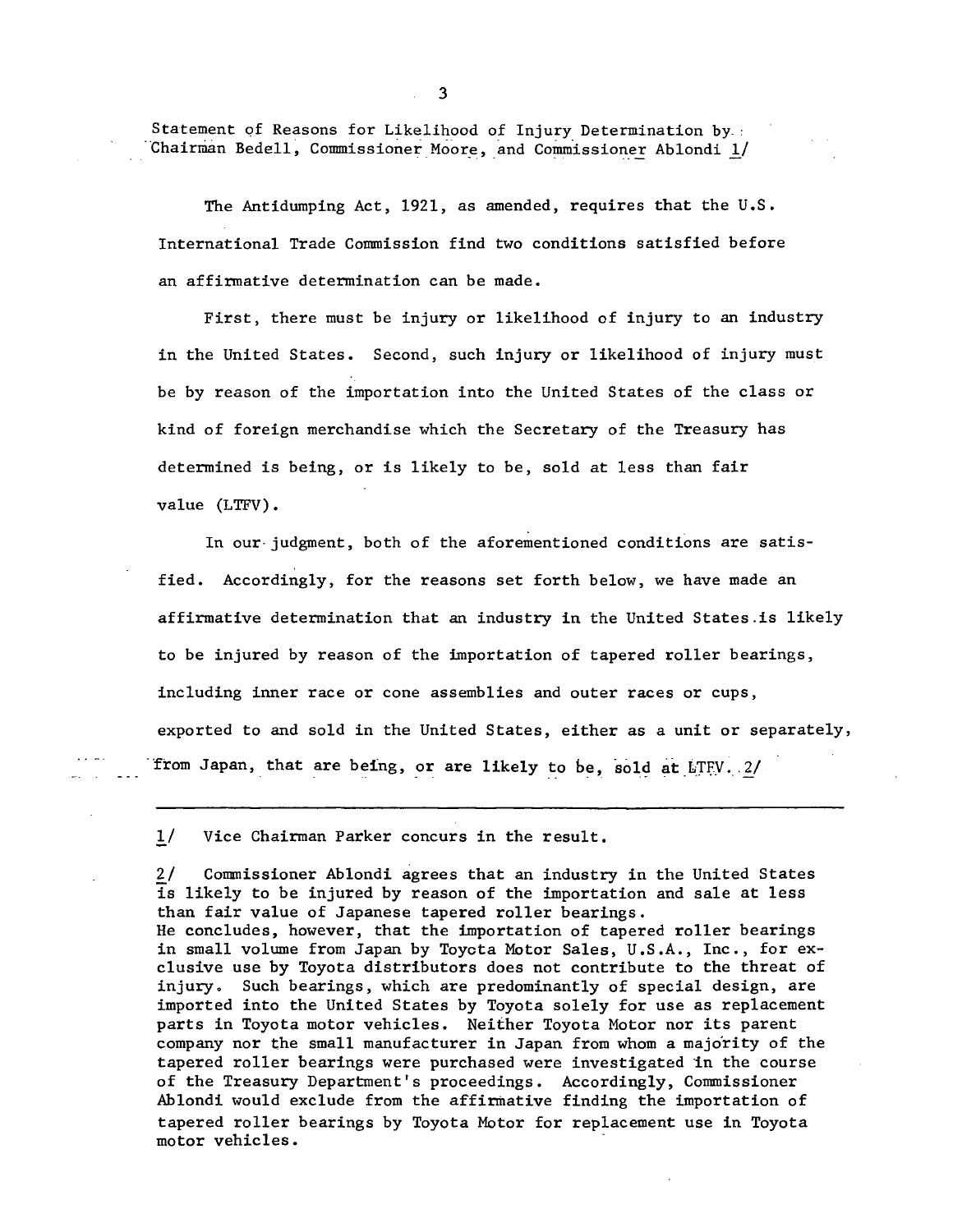In making this determination under section  $201(a)$  of the Antidumping Act of 1921, as amended, we considered the industry likely to be injured to consist of those companies in the United States producing tapered roller bearings. This industry presently includes 9 firms with 17 plants located in 9 States. A substantial part of the U.S. producers• annual sales consist of high-volume tapered roller bearings which directly compete with the 37 percent of tapered roller bearings imported from Japan which are sold in the domestic market at LTFV. These LTFV bearings, as well as the great bulk of imports from Japan, are 4 inches or less in outside diameter and constitute an important sales market for domestically produced tapered roller bearings.

Japanese imports of all types of tapered roller bearings and components thereof increased from about 7 percent of domestic openmarket consumption in 1970 to almost 12 percent in 1973, the year in which LTFV sales were found by the Treasury Department. During January-August 1974 the ratio of imports from Japan to domestic openmarket consumption was more than 14 percent. The Treasury Department determined that four cups and four cone assemblies (with outside diameters of 4 inches or less) for use in tapered roller bearings, whether sold separately or as a unit, are being, or are likely to be, sold at less than fair value. Imports of these LTFV items increased from about 30 percent of U.S. open-market consumption for these particular items in 1970 to about 42 percent in 1973. Ninety percent of the total value of U.S. sales of those items by the Japanese importers were sold at LTFV margins.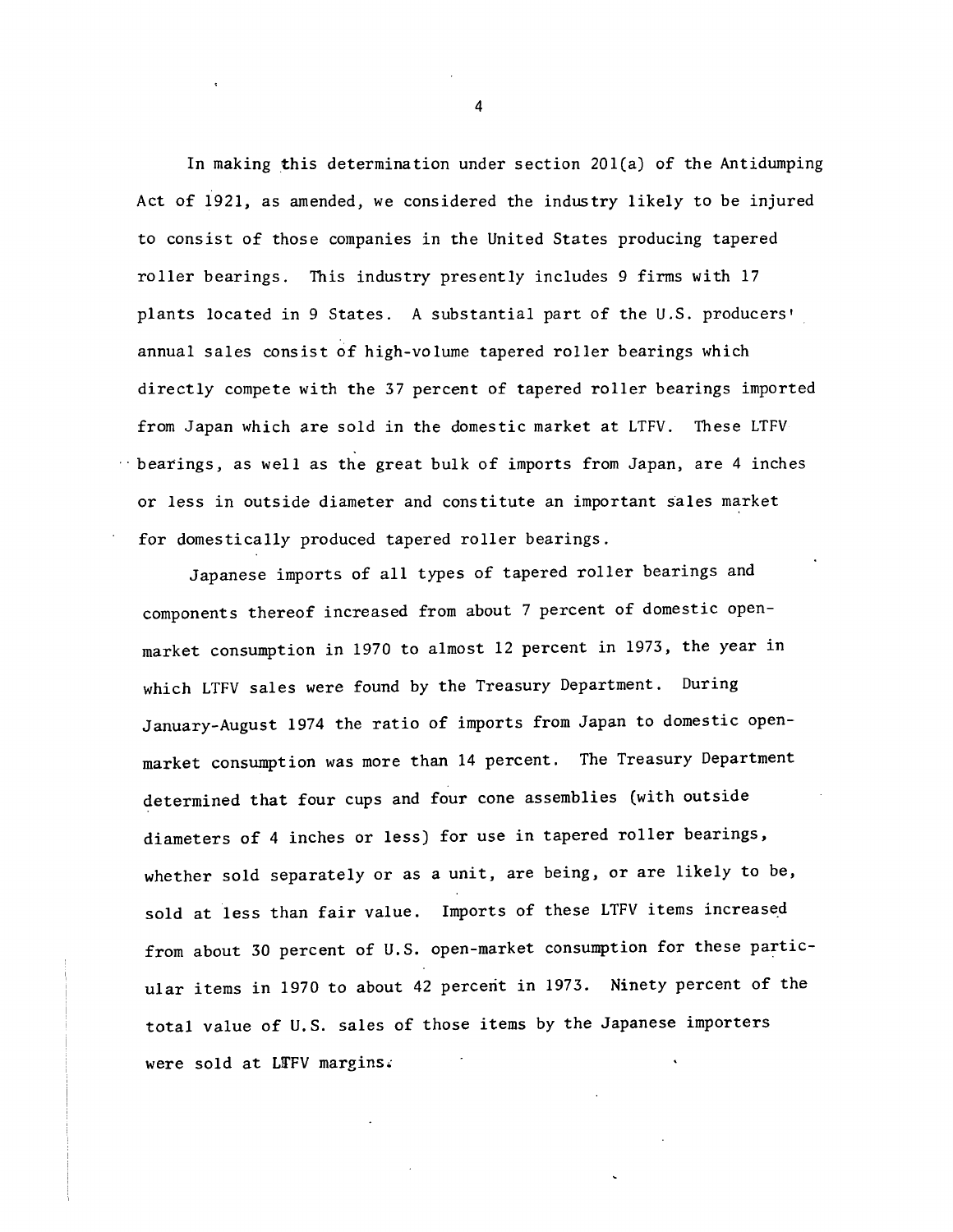Market penetration by Japanese imports increased substantially in almost all original-equipment markets. By 1973, imports from Japan supplied 73 percent of the U.S. recreational-vehicle market, 23 percent of the U.S. truck-trailer market, 19 percent of the domestic-conveyor market, and 11 percent of the agricultural-machinery market. The bulk of the imports from Japan supplying those markets are the four LTFV items.

LTFV imports from Japan sold to the U.S. automobile industry, while relatively small, increased tenfold from 1971 to 1973. This year, contracts for delivery of such tapered roller bearings by Japanese importers to a domestic automobile manufacturer were substantially larger than in past years.

In recent years, unit prices of LTFV bearings from Japan were generally lower than U.S. prices for comparable bearings. The LTFV margins were a material factor in the margin of underselling by the Japanese. Had it not been for the LTFV margins, the imported bearings would not have had a significant price advantage in 1973 and 1974, and the domestic bearings would have been more competitive in the domestic marketplace. For example, in August 1974, virtually the entire difference between the average U.S. prices and the prices of the imported LTFV bearings was accounted for by the LTFV margins.

The financial condition of the U.S. tapered-roller-bearing industry has deteriorated since LTFV sales began. Two U.S. firms suffered severe financial losses during 1973 and 1974. One large producer in the industry experienced a lower profit ratio during July-December 1973 ~h1~ ;t djd during the entire year of 1973. Its profit ratio continued to decline during January-August 1974. Producers' profits on the LTFV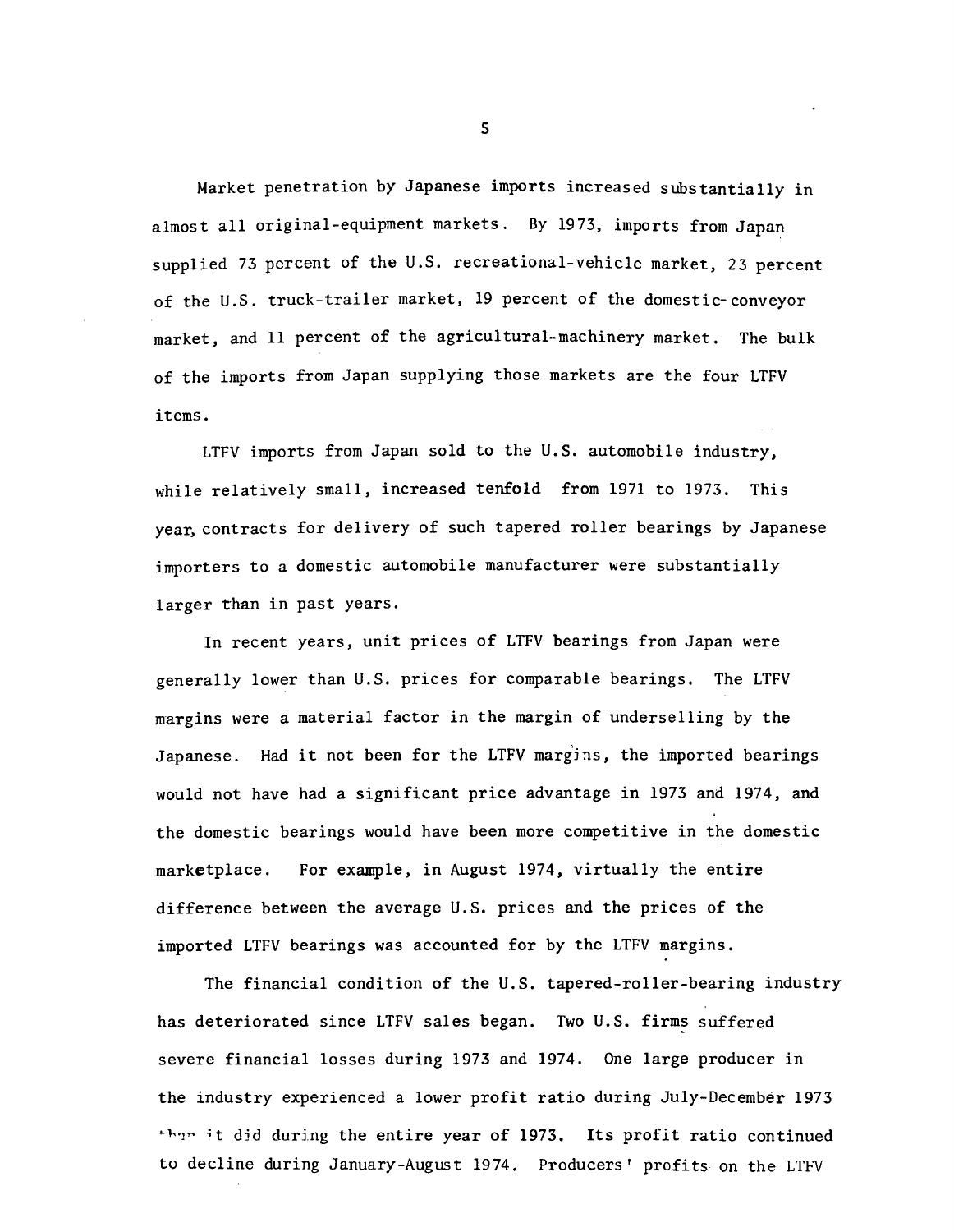items generally declined from 1972 to 1973. Because of the intense competition from LTFV imports in 1973 and 1974, U.S. producers hava been unable to increase their prices commensurate with the rate of price increase in other U.S. durable industries.

Almost two-thirds of all tapered roller bearings consumed in the United States are used in the automotive and automotive-related industries. Since September 1974, lead times and order backlogs for bearings have declined sharply as production in the automotive industry has seriously declined. This is true for automotive-size bearings, particularly the LTFV bearings. Lead times for automotive bearings are currently 13 weeks or less, and often they are now supplied from inventory. We believe lead times will continue to decline. As a result of the weakness in the domestic market for automotive bearings, U.S. production, which declined by about 10 percent in 1974, is expected to decline more rapidly in 1975. This lessening demand for tapered roller bearings in 1975 will create substantial inventories and excess capacity in the U.S. industry, with prices playing the major role in future sales.

Japanese producers of the LTFV tapered roller bearings are large concerns which possess the requisite capital and capability to further expand into the U.S. market which has been and continues to be its most attractive market.

Based on the foregoing, we conclude that the U.S. tapered-rollerbearing industry is likely to be injured by reason of LTFV imports from Japan. Therefore, we have made an affirmative determination.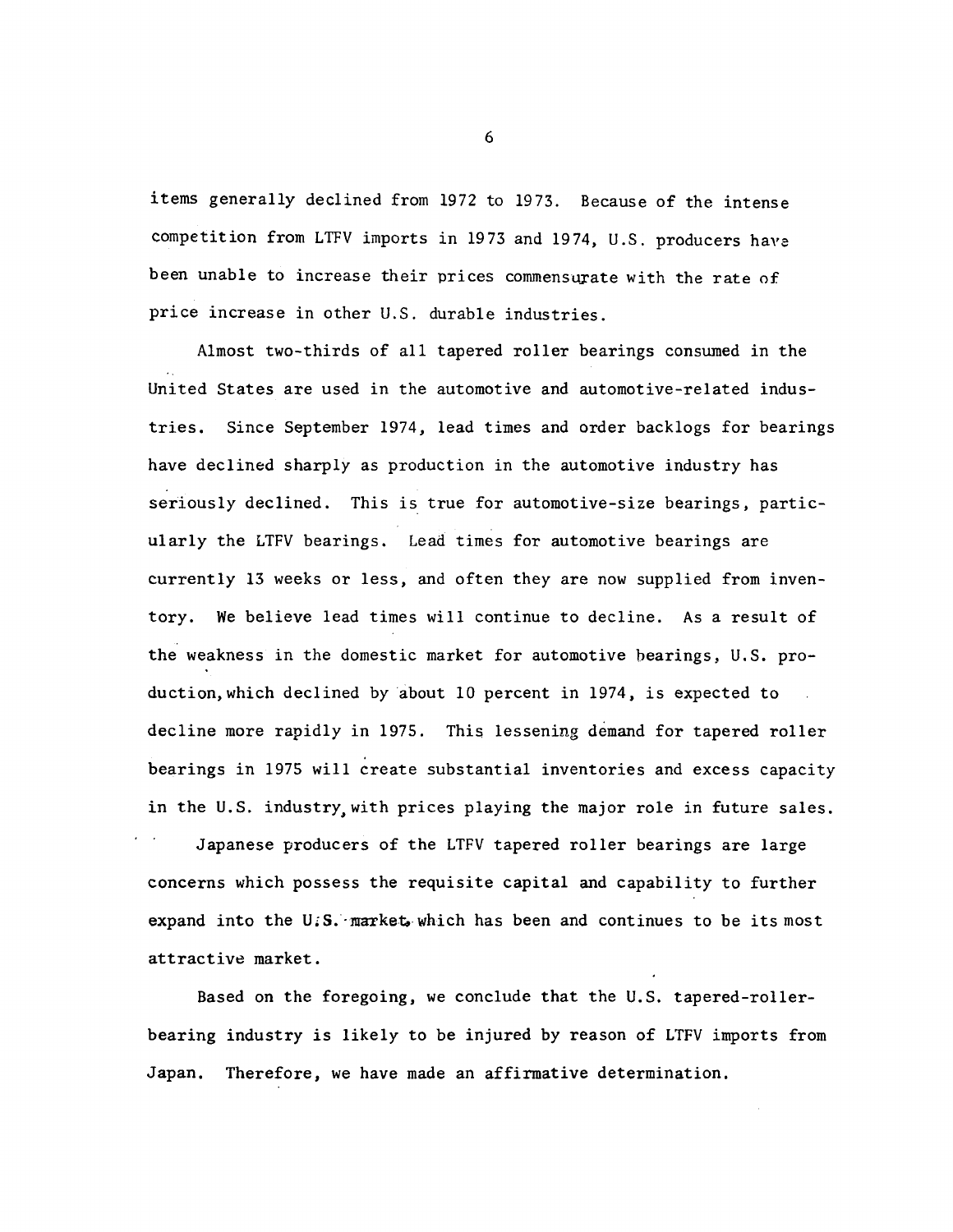#### Statement of Reasons for Negative Determination of Commissioner Leonard

#### Background

Investigation No. AA1921-142 was instituted September 11, 1974, on the basis of advice of September 4, 1974, from the Department of the Treasury that tapered roller bearings from Japan are being, or are likely to be,sold ih the United States or elsewhere at less than fair value (LTFV). Under section 20l(a) of the Antidumping Act, 1921, as amended, the Commission must determine within 3 months from the time of the determination of Treasury whether an industry in the United States is being or is likely to be lnjured, or is prevented from being established, by reason of the importation of such merchandise into the United States.

On October 23, 1974, the Commission was advised by letter from Assistant Secretary of the Treasury David R. Macdonald of a "clarification" with respect to Treasury's September 4 LTFV determiuation on tapered roller bearings from Japan. Assistant Secretary Macdonald's letter and an enclosed notice published in the Federal Register of October 29, 1974, both termed the October 23 advice as being a clarification of the September 4 determination. The letter and notice stated in effect that the September 4 Treasury determination was meant to include certain components of tapered roller bearings, specifically "inner races or cone assemblies and outer races or cups, exported to and sold in the United States, either as a unit or separately." *1./* 

The text of Mr. Macdonald's letter received by the Commission on  $1/$ October 23, 1974, and the notice published in the Federal Register are attached to this statement.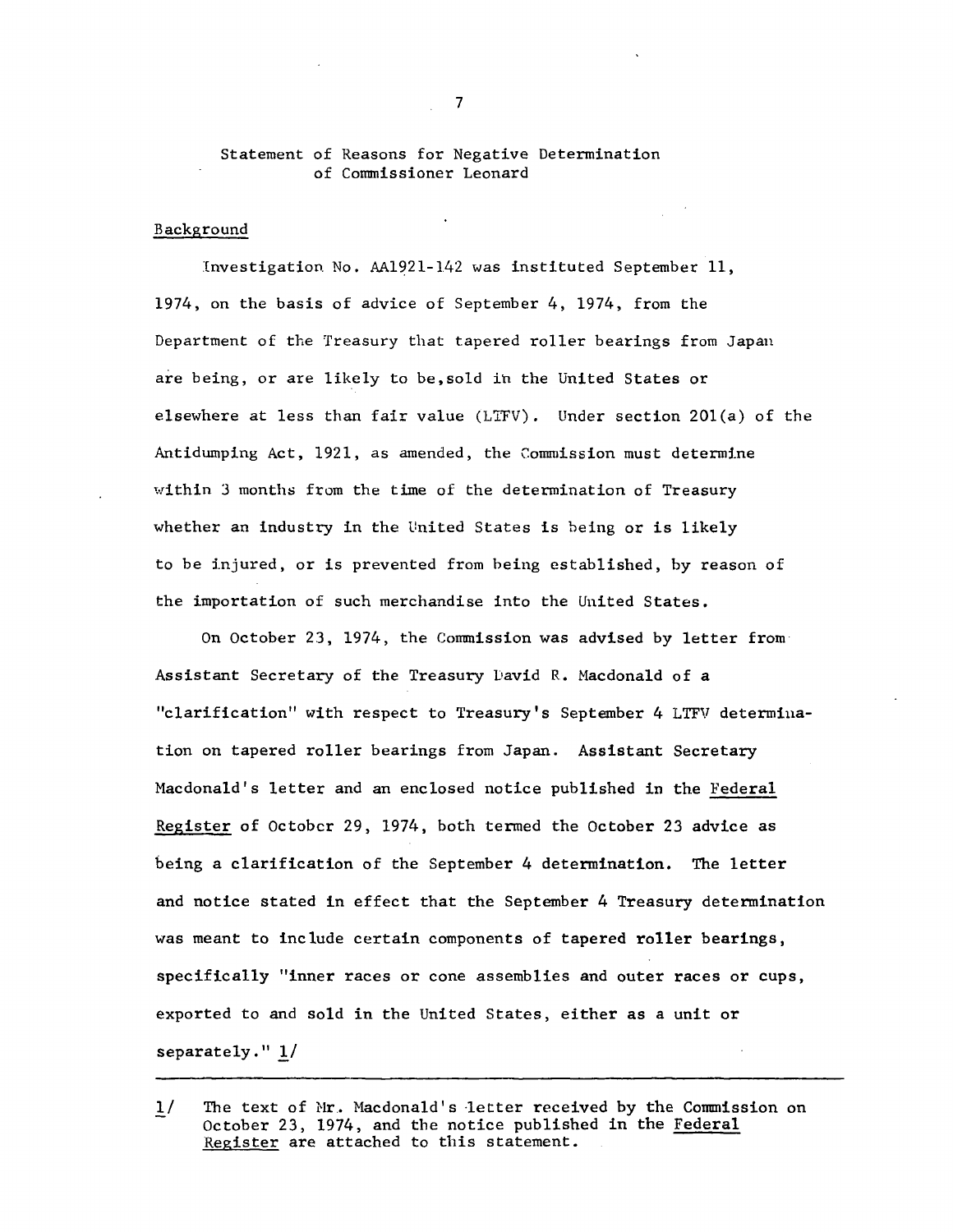However, the Connnission decided not to treat the October 23 letter and notice as a clarification of the September 4 Treasury determination but rather as an amendment by Treasury of its previous .advice or in effect as a new determination by Treasury. Thus, the Commission on October 24, 1974, terminated investigation No. AA1921-142 without a determination and instituted a new investigation, No.  $AA1921-143$ , to determine whether an industry in the United States is being or is likely to be injured, or is prevented from being established, by reason of. the importation of tapered roller bearings, including inner race or cone assemblies and outer races or cups, exported to and sold in the United States, either as a unit or separately, from Japan, which are being, or are likely to be, sold at less than fair value.

#### Threshold questions

Questions can be raised whether the Commission can terminate without a determination an investigation under the Antidumping Act and whether it can institute a new investigation based, according to the Treasury advice, not on a new determination of·sales ·at less than fair value but rather on a clarification of a previous determination of sales at less than fair value. Further, if Treasury did not make a new determination on October 23 but merely clarified its September 4 determination, is it not required of the Commission to make its detennination with respect to injury within 3 months of September 4, 1974, or by December 4, 1974? A majority of the Commission has concluded otherwise; ergo, this January 23 report of its detennination in investigation No. AA1921-143.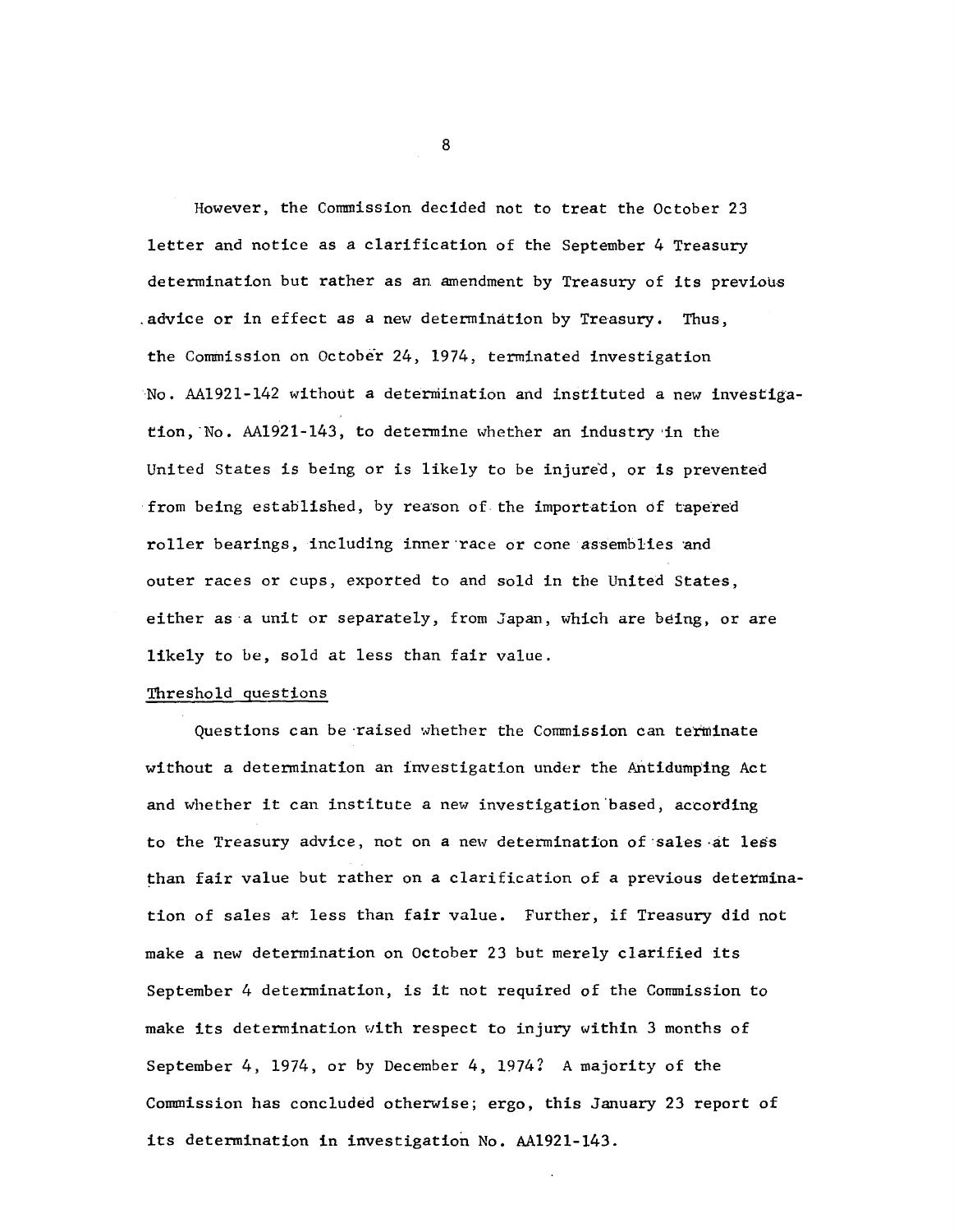#### Negative determination

My determination in this investigation is in the negative; that is, an industry in the United States is not being or is not likely to be injured, or is not prevented from being established, by reason of the importation into the United States from Japan of tapered roller bearings, including inner race or cone assemblies and outer races or cups, exported to and sold in the United States, either as a unit or separately, sold or likely to be sold at less than fair value.

#### Statutory Criteria

Before an affirmative determination can be made under the Antidumping Act, 1921, as amended, each of two conditions must be fulfilled. First, there must be injury or a likelihood of injury to an industry in the United States. Second, the injury or likelihood of injury to an industry in the United States must be by reason of the importation into the United States of merchandise which Treasury determines is being, or is likely to be, sold at LTFV. In the instant investigation, while there is little, if any, evidence of the first condition being satisfied, that is, of there being injury or likelihood of injury, in any event, the second condition is not met, that is, any injury or likelihood thereof that is conjured up cannot be linked causally to imports sold or likely to be sold at less than fair value.

#### Industry and market

In looking at the question of injury, I have concentrated on that industry--the U. S. facilities devoted to the production of the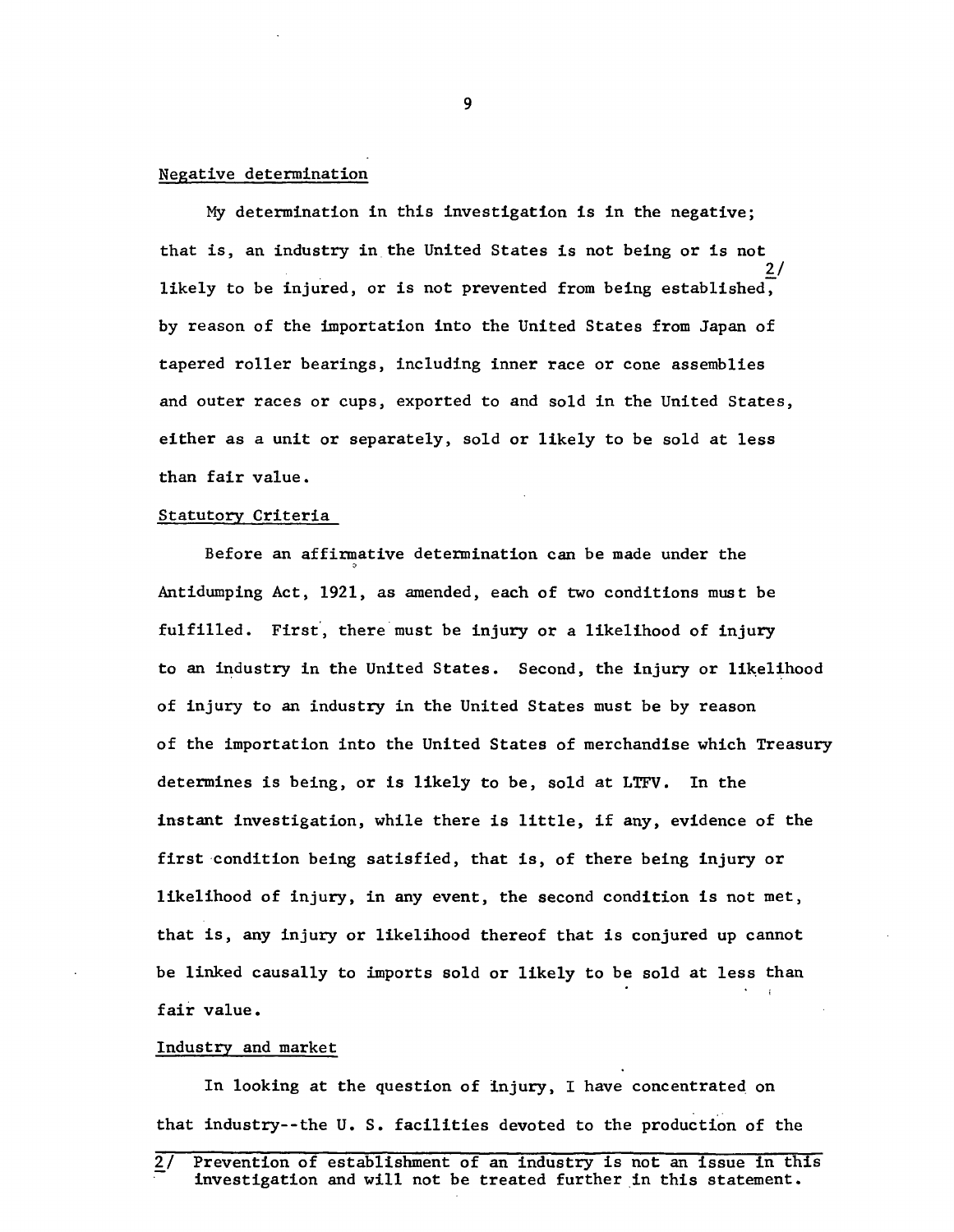articles covered by the notice of investigation--and the U. S. market--the market for 4-inch and under tapered roller bearings, particularly for the high volume, eight part numbers found by Treasury to have been sold at less than fair value--where the impact of the LTFV merchandise was likely to be the heaviest.

#### Injury

With regard to the first statutory criterion enumerated above, I find scant evidence of injury to the affected industry, even in the most relevant market. Domestic producers' aggregate shipments increased each year during the period 1970-73, which encompassed the period during which Treasury found LTFV sales--July-December 1973. By 1972 the domestic industry was operating at nearly full capacity; in that year shortages of bearings began to develop in the United States and throughout the world. During the next two years, which included the dumping period, the bearing shortage was so acute in this market that lead times quoted by domestic suppliers increased to as long as 104 weeks. Domestic producers' exports as a share of their production increased during those years, which exacerbated the shortage in the United States. In many cases domestic suppliers had to decline offers for new business.

Throughout this period the prices of both domestic and Japanese bearings increased; however, the spread between the comparable domestic and Japanese articles continually narrowed as the prices of Japanese bearings rose at a more rapid rate. Finally, Timken, the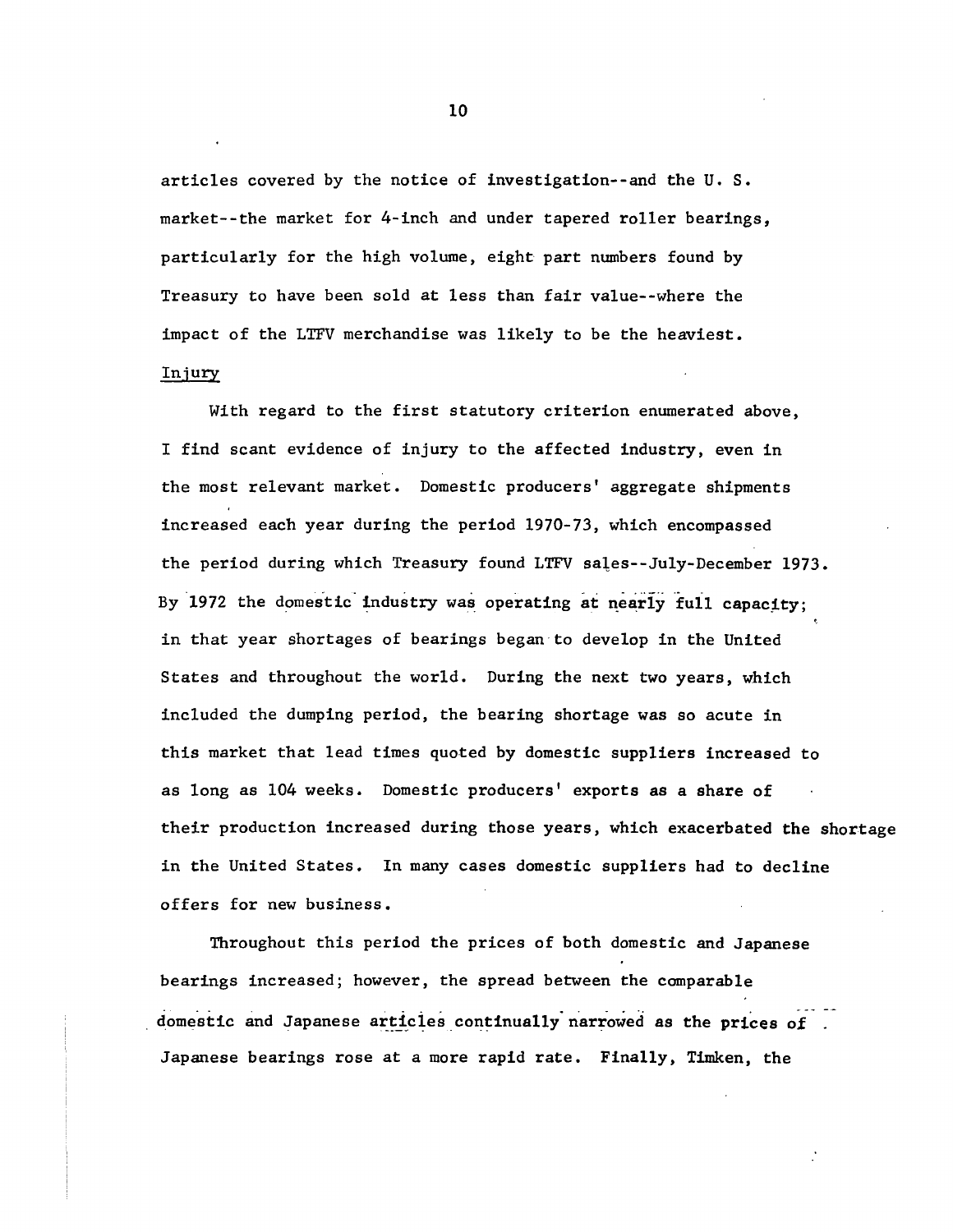dominant domestic supplier, experienced handsome profits throughout the period reviewed. All of the foregoing indicators suggest to me that the overall condition of the industry durirg that period was extremely healthy.

#### Likelihood of injury

In spite of the recent downturn in the United States economy, it does not follow that the domestic tapered roller bearing industry is likely to be injured. Although domestic suppliers'lead times have declined significantly, there still remains a considerable backlog of orders for non-automotive bearings. Furthermore, with the knowledge that both the domestic and Japanese bearing industries are continuing to operate at nearly full capacity, it seems logical that the affected domestic industry is not likely to be injured in the foreseeable future. Thus, most of the signposts usually available to indicate injury or likelihood of injury in an antidumping investigation are not present here. Rather the indicators generally point to a healthy industry.

#### The missing causation

There are, however, some indicators of injury the Commission pften examines which cannot be dismissed quickly here. Specifically, such indicators are suppression of prices, import penetration, reduced profits and failure to add new production facilities to meet a growing demand. While a case may be made, albeit a weak one, that the injury criterion has been satisfied because of the presence of one or more of those indicators, the second statutory criterion is clearly not met for any of those indicators. In other words, any injury to the domestic tapered roller bearing industry measured by suppressed prices, import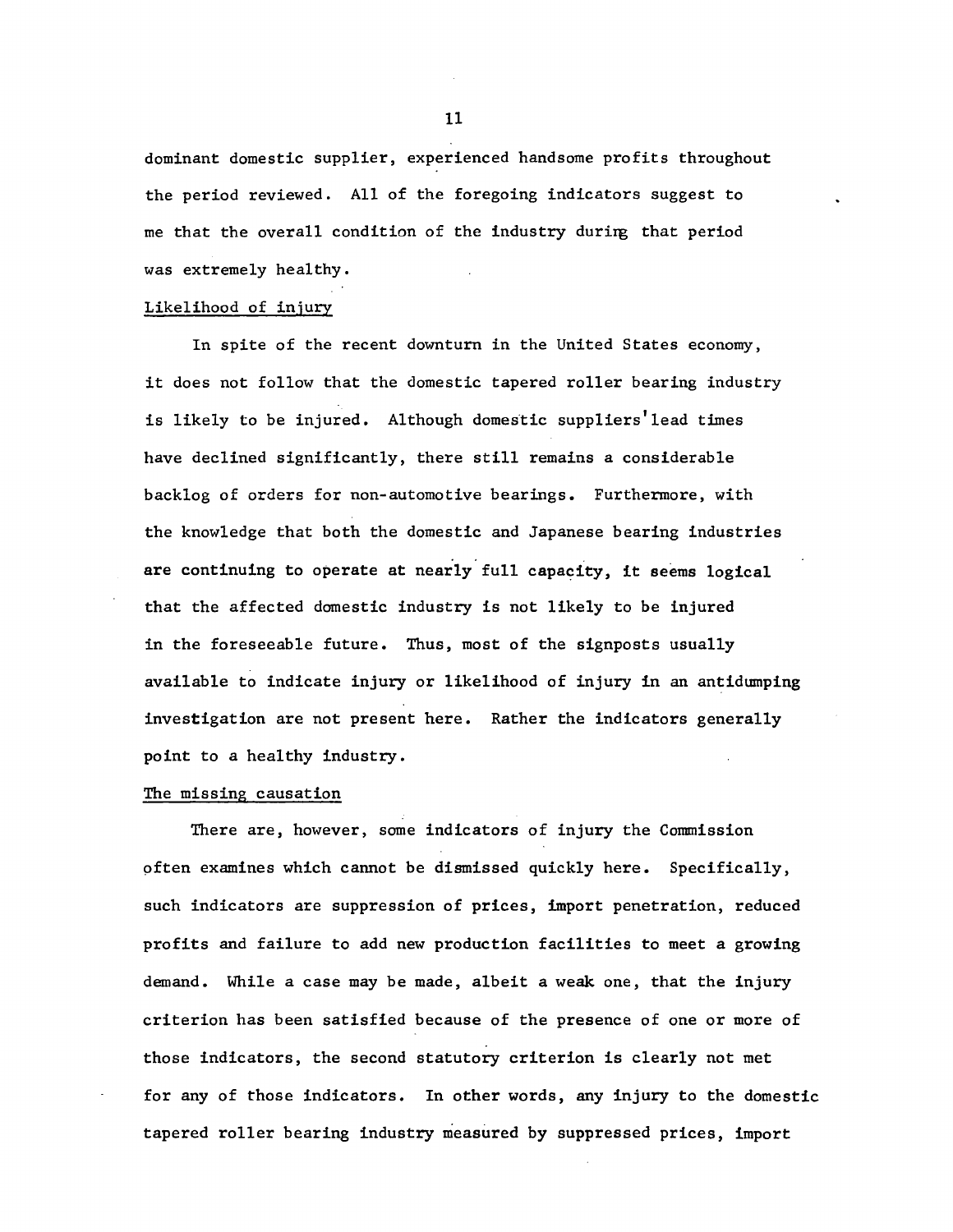penetration, reduced profits or inability to augment capacity is not by reason of the LTFV imports from Japan. To find the requisite causation, the LTFV imports must be. an identifiable cause of the  $\overline{3}/$ injury. The evidence here does not permit such an identification. Suppression of prices

It can be asserted that the domestic industry has not been able to increase its prices as much as they should have been increased to cover adequately increased costs. That is the essence of the argument that price suppression is an indicator of injury. But if that indicator is present here, it cannot be said to be by reason of the LTFV imports from Japan. The LTFV imports could be termed a cause of price suppression if it were clear that there were smaller price increases on those articles directly competitive with LTFV imports than the price increases on articles that directly competed with non-LTFV imports. There is no such evidence. The price increases on all of the high volume under 4-inch U. S. tapered roller bearings were approximately the same regardless of whether the bearings competed directly with the LTFV Japanese imports or not and so the LTFV imports cannot be identified as a cause of any suppression of  $U$ . S. prices.

#### Import penetration

The Commission almost without exception looks at the penetration of the U. s. market by the LTFV imports in attempting to assess injury. A significant share of consumption taken by LTFV imports is not

<sup>3/</sup> Elemental Sulphur from Mexico, U.S. Tariff Commission Inv. No. AA1921-92 (1972).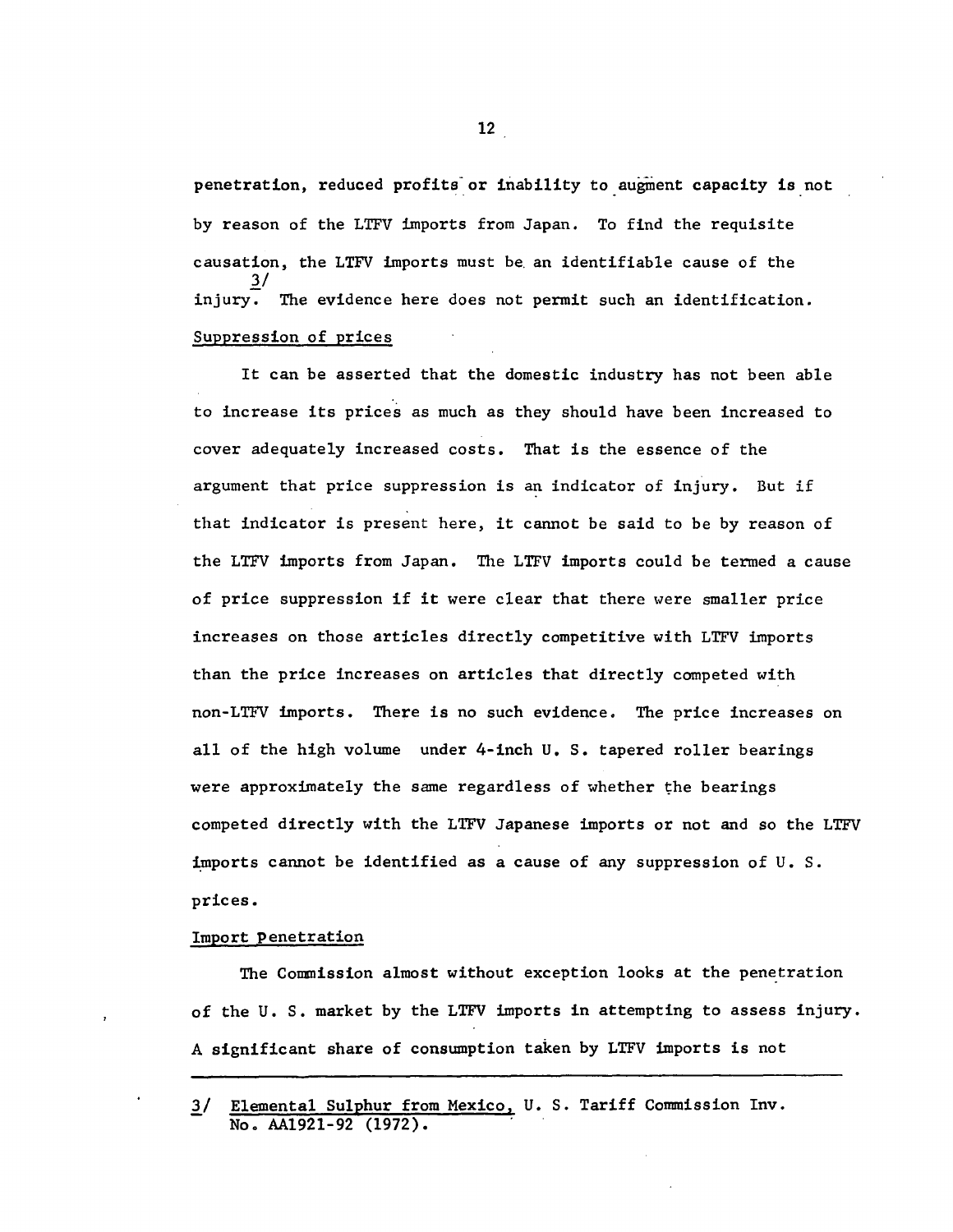sufficient for me, however. It must be shown that the penetration by the LTFV imports was at the expense of the domestic industry. Here, that is not the situation. The domestic industry at the time of the LTFV imports was selling everything it could produce. The increased share of the market taken by LTFV imports was due to increased consumption. The domestic industry could not satisfy the demand and the Japanese importers captured the excess demand. They did not cause any reduction in sales by the domestic industry. Thus, the import penetration in the instant case is not one signifying injury to the domestic industry and whatever penetration exists is certainly not by reason of LTFV imports.

# Reduced profits  $\bigcirc$

The declining profit posture of two of the producers cannot be related to sales at LTFV. Those producers' inability to realize a normal return on their sales of tapered roller bearings has been more the result of their competitive disadvantage against Timken, the dominant domestic supplier, than a result of imports of tapered roller bearings. Moreover, the absence of any distinguishable difference in the pricing behavior between sales of Japanese bearings at fair value and those at LTFV leads to the conclusion that the financial difficulties faced by those domestic producers cannot be tied to LTFV sales. That is, because there is no distinguishable difference between the price effects of LTFV bearings and of those not sold at LTFV, it cannot be concluded that the adverse financial condition experienced by those two producers was by reason of sales at LTFV.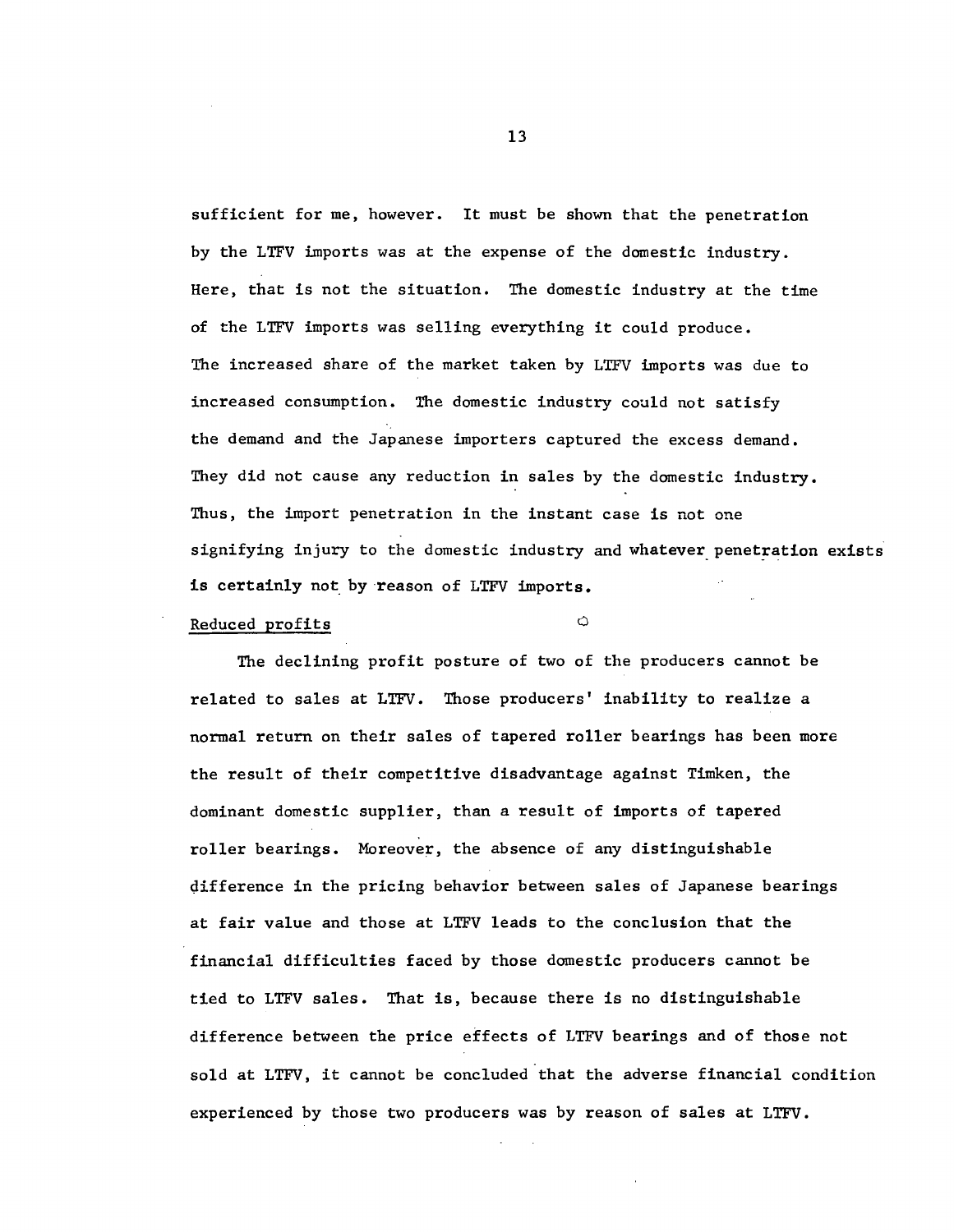#### Failure to expand productive capacity

It can always be argued that an industry intends to expand its capacity, but to sustain such an argument, there must be hard evidence of an imminent intention to expand capacity, not just a gleam in the eye of an optimistic corporate executive. If there were specific plans, concrete proposals, recorded decisions of constituent parts of an industry to expand facilities, to increase capacity, which then had to be postponed or cancelled because of Japanese less than fair value imports, that would be one thing. Hard evidence is not a pious platitude on the desire to expand. What is revealed as a result of the investigation is that the Japanese have played an important rol6 in supplying this market during a period of shortages of bearings. Despite the growth in demand for bearings the domestic industry has not expanded its production capacity to meet that demand.

#### The missing likelihood link

Just as the concept of "present injury" must in sane way be connected to LTFV sales, so too must the concept of "likelihood of injury" be tied to the LTFV sales. Just as the evidence fails to provide the causal connection for present injury, so too is there no evidence to link likelihood of injury to LTFV sales.

The past history of pricing by the Japanese in this market suggests that any future LTFV sales from Japan will be purely an attempt to meet the level of prices in the U.S. market and therefore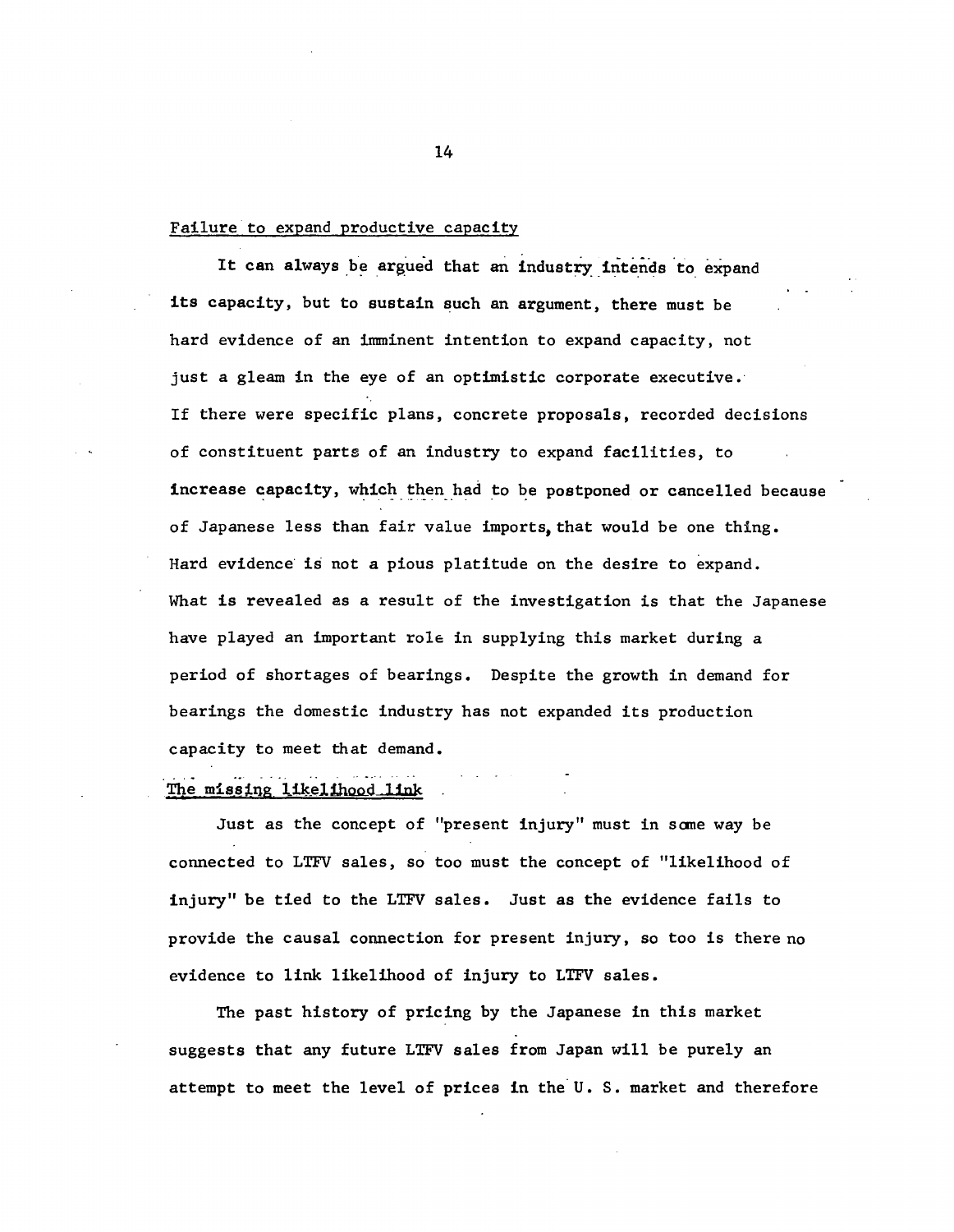not injurious. The fact that the Japanese have been long-term suppliers to many United States purchasers is an indication of their stake in this market and concommitant unwillingness to sell at LTFV in the future. The Japanese interest in maintaining stability in this market is evidenced by the investment of at least one Japanese supplier in United States facilities for the production of tapered roller bearings and the investment of several Japanese suppliers in domestic facilities for the production of ball bearings. Under such circumstances it is not realistic to predicate any likelihood of injury upon future LTFV sales by the Japanese. Conclusion

Based upon the considerations discussed in the foregoing, it must be concluded that a domestic industry is not being or is not likely to be injured by reason of imports of Japanese tapered roller bearings, .including inner race or cone assemblies and outer races or cups, sold or likely to be sold at LTFV.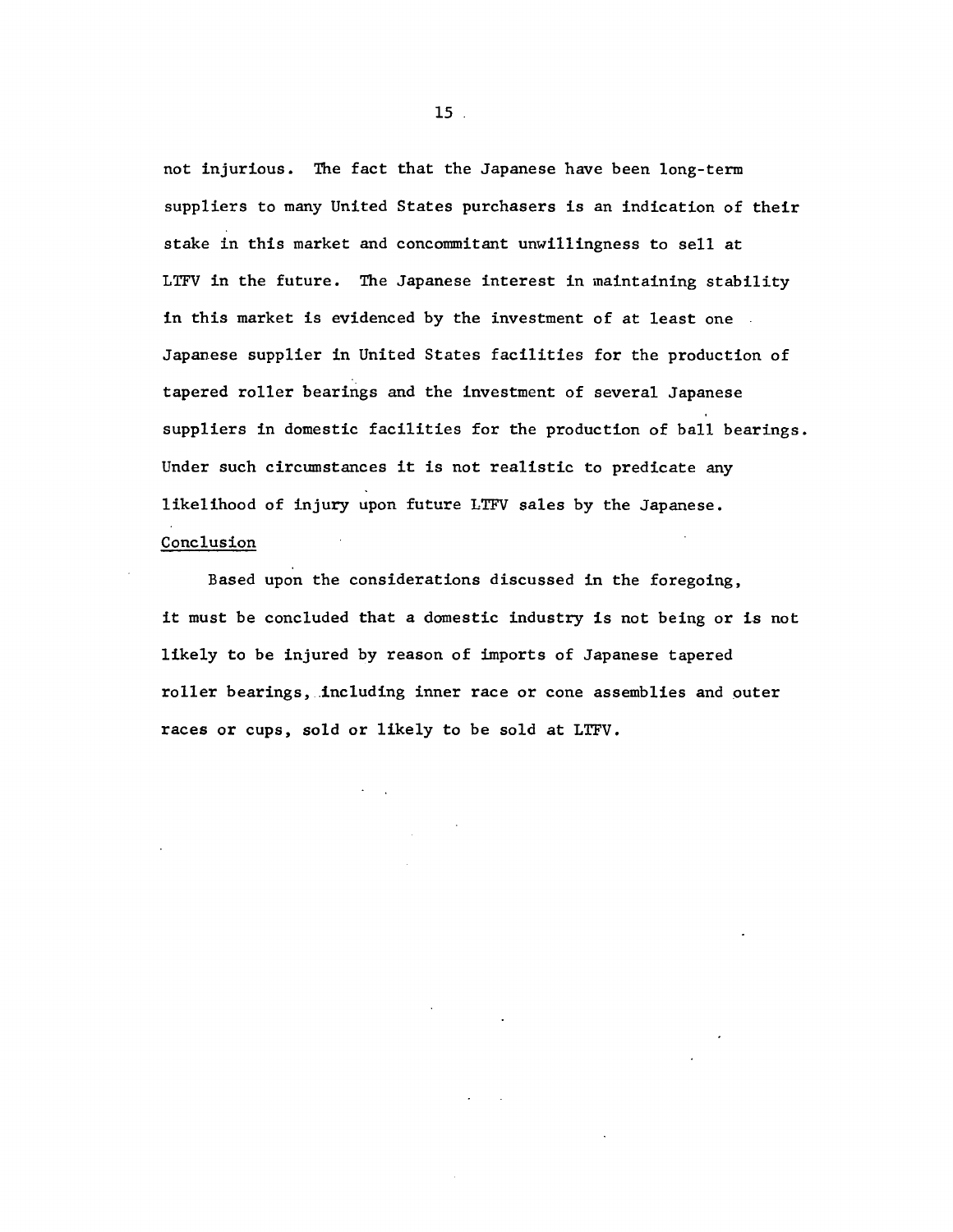

ASSISTANT SECRETARY

DEPARTMENT OF THE TREASURY FRACTED WASHINGTON, D.C. 20220

#### 74 001 23 PM  $1:04$

 $\rm O$ FFIGE OF THE SEGRE ARY **9 1. S. TARIFF CGI: 15SIGN** 

Dear Madam Chairman:

On September 4, 1974, you were advised that tapered roller bearings from Japan are being or are likely to be sold at less than fair value within the meaning of the Antidumping Act of 1921, as amended. Enclosed is a copy of a clarification to be published with respect to that determination.

The notice indicates that the Treasury investigation was based upon verified information and data submitted with regard to tapered roller bearings, including inner races or cone assemblies and outer races or cups, exported to and sold in the United States, either as a unit or separately. The definition of "tapered roller bearings" was therefore meant to include and continues to include the merchandise as set forth in the preceding sentence.

This information was conveyed to the Tariff Commission staff in a meeting with Treasury and Customs representatives on October 9. We hope the publication of this clarification will enhance your ongoing investigation.

Sincerely youre,

I Pluginal

David R. Macdonald Assistant Secretary (Enforcement, Operations and Tariff Affairs)

The Honorable Catherine May Bedell, Chairman

United States Tariff Commission Washington, D.C. 20436

Enclosure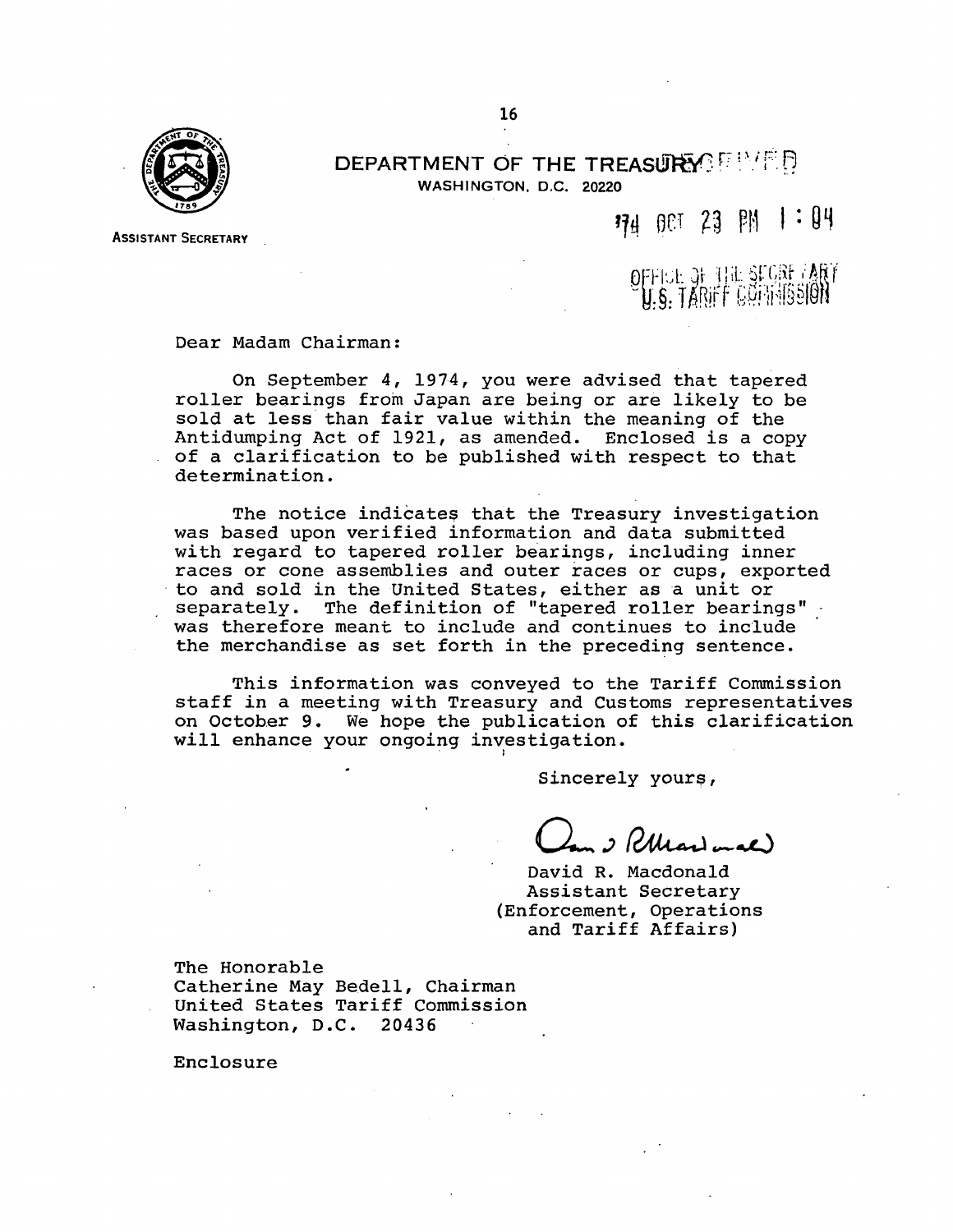#### $APP-2-04-0:D:T$  MF

# DEPARTMENI' OF THE TREASURY

Office of the Secretary

#### TAPERED ROLLER BEARINGS FROM JAPAN

#### .ANI'IDUMPI N;

# CLARIFICATION OF DETERMINATION OF SALES AT LESS THAN.FAIR VALUE

Definition of the Term "Tapered Roller Bearings"

A notice of "Determination of Sales at Less than Fair .Value'' was published in the ·Federal Register of September 6, 1974 (39 F.R. 32337, F.R. Doc. '74-20686) advising that tapered roller bearings from Japan are being, or are likely to be, sold at less than fair value within the meaning of the Antidumping Act, 1921, as amended (19 U.S.C. 160 et seq.).

That determination was the result of price comparisons based upon verified information and data submitted throughout the period of investigation with regard to tapered roller bearings, including inner races or cone assemblies and outer races or cups, exported to and sold in the United States, either as a unit or separately, with identical merchandise sold in Japan. These comparisons enabled the Secretary of the Treasury to determine the fact or likelihood of sales at less than fair value.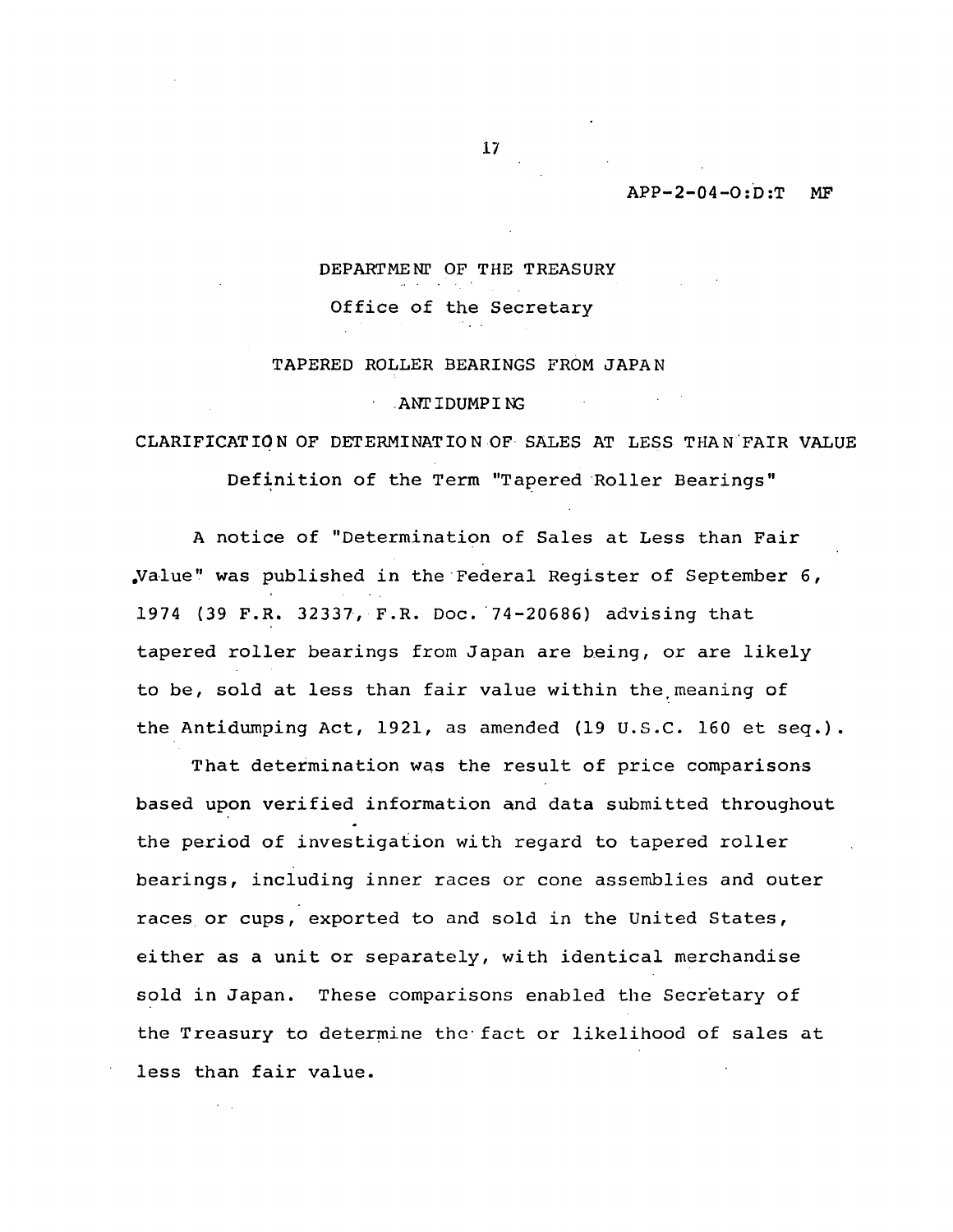Therefore, the term "tapered roller bearings" as published in the "Determination of Sales at Less than Fair Value" on September  $6$ , 1974 was meant to include and continues to include tapered roller bearings, including inner races or cone assemblies and outer races or cups, either sold as a unit or separately.

(میں میں (میں (میں)

David R. Macdonald Assistant Secretary of the Treasury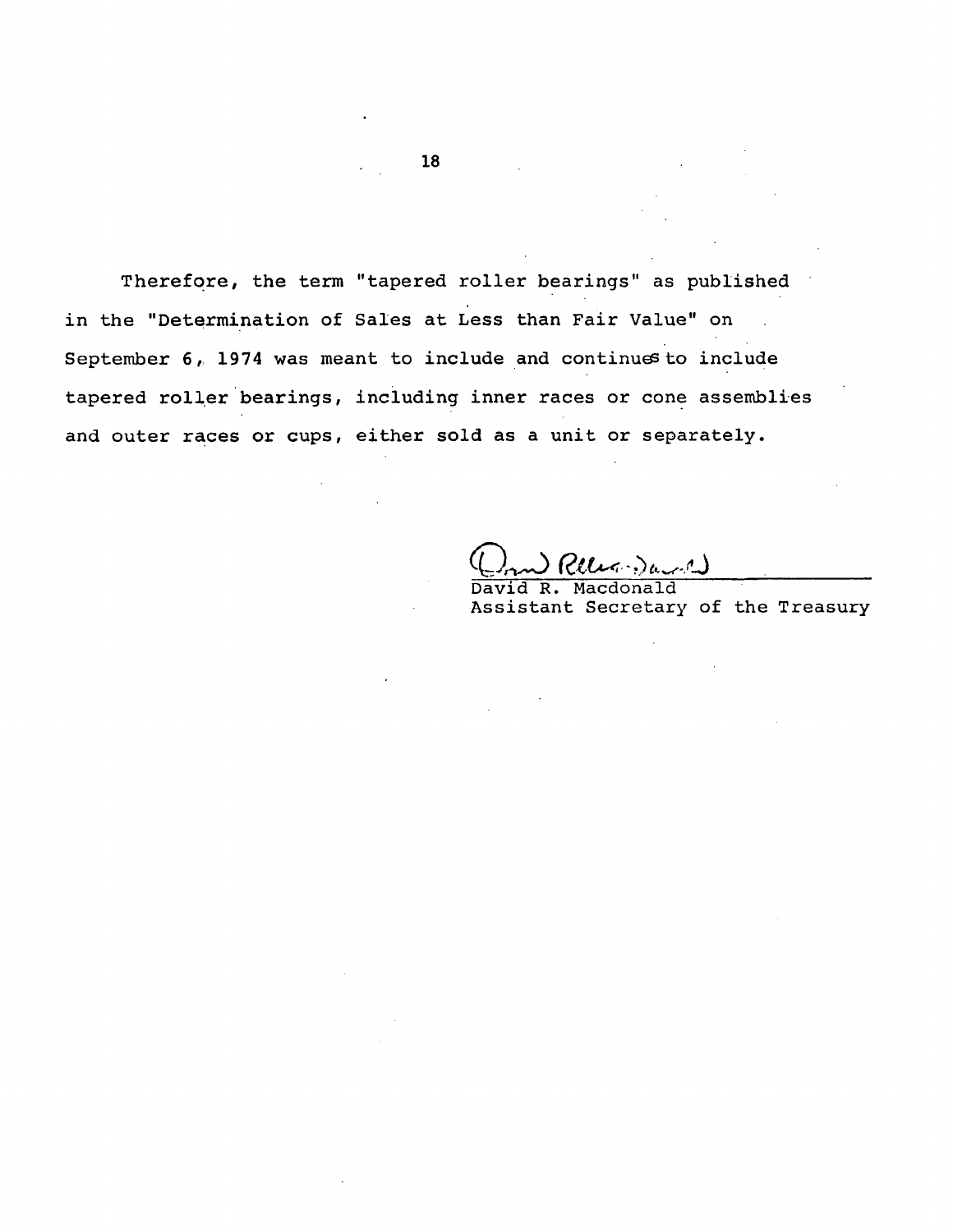#### Statement of Reasons for Negative Determination of Commissioner Minchew

In the investigation of Tapered Roller Bearings from Japan, AA1921-143, I have made a negative determination because I feel that all parts of the statutory criteria which would be necessary for an affirmative finding are not met.

Section 20l(a) of the Antidumping Act of 1921 states--

(a) Whenever the Secretary of the Treasury (hereinafter called the "Secretary") determines that a class or kind of foreign merchandise is being, or is likely to be, sold in the United States or elsewhere at less than its fair value, he shall so advise the United States Tariff Commission, and the said Commission shall determine within three months thereafter whether an industry in the United States is being or is likely to be injured, or is prevented from being established, by reason of the importation of such merchandise into the United States. . . .

The "foreign merchandise is being, or is likely to be, sold in the United States or elsewhere at less than its fair value" (LFTV) portion of the statute was established by the U.S. Treasury Department with respect to tapered roller bearings from Japan for the period July-December 1973. The U.S. Tariff Commission (now the U.S. International Trade Commission) received advice to this effect from the U.S. Treasury Department on September 4, 1974, and the Commission instituted investigation No. AA1921-142 on September 11, 1974. On October 23, 1974, the Commission received an additional communication from the U.S. Treasury Department which served as the basis for terminating investigation No. AA1921-142. On October 24, 1974, the Commission instituted a new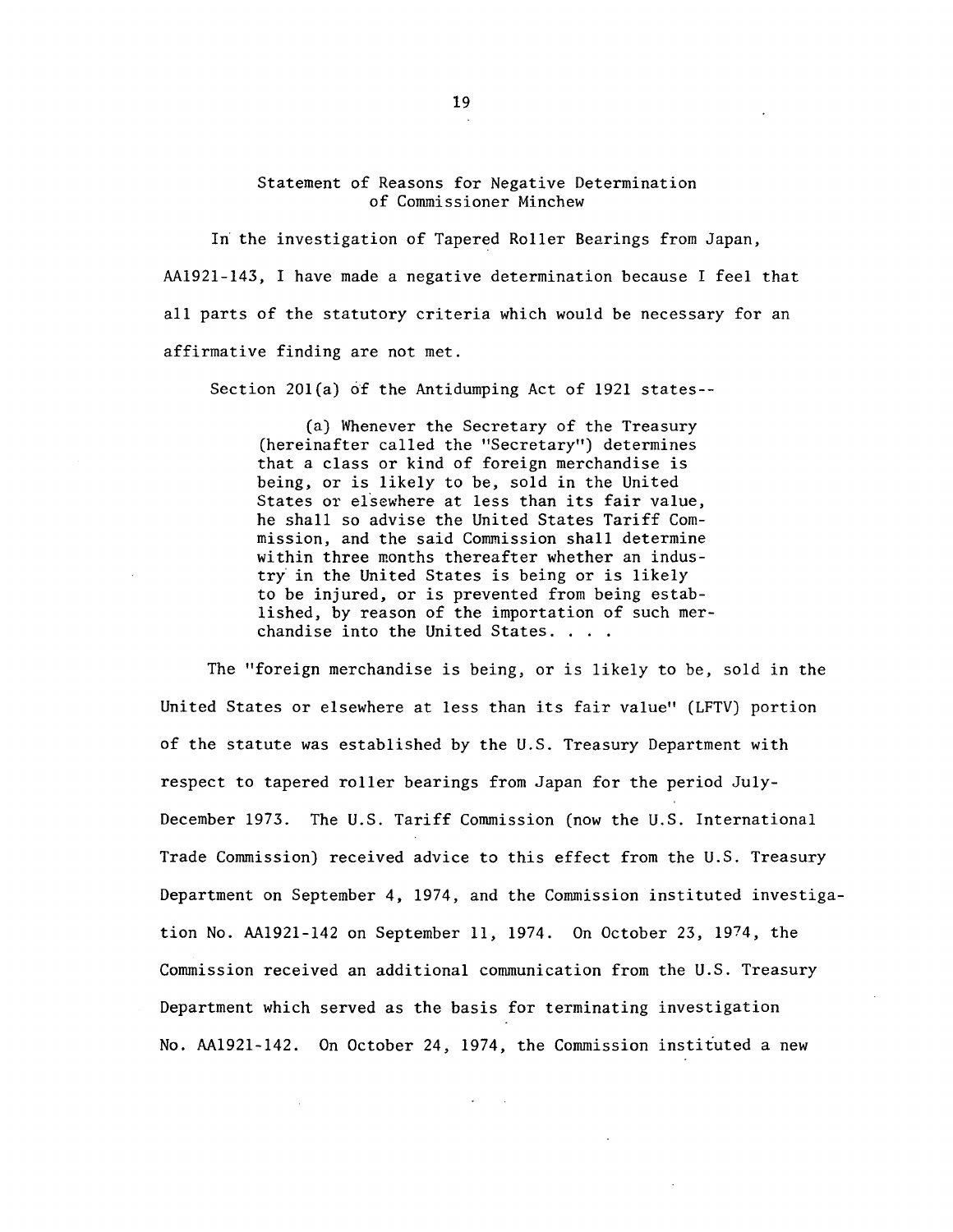investigation, AA1921-143, on the basis of the aforementioned clarification from the U.S. Treasury Department. !/

The "is being or is likely to be injured" part of the statute is not met, in my opinion, because what I would consider normal tests for injury are not met. The domestic tapered roller bearing industry (domestic industry) was operating at near capacity and was unable to meet increased demands which existed in the U.S. market in that period. The domestic industry experienced increased sales in every year from 1970 to 1973, which encompasses the dumping period. The domestic industry increased its prices consistently throughout the period 1970 to 1973. In addition, the export sales of the domestic industry as a proportion of total sales increased during 1973. For me, it is not possible to establish that an industry which has the above-mentioned characteristics is being or is likely to be injured by reason of imports sold at LTFV.

The "by reason of the importation of such merchandise" section of the statute, at this point in my determination, does not have to be considered because I have not found injury or the likelihood of injury. However, had injury or the likelihood of injury been found, I do not think that I could have established the causal relationship between the injury or likelihood of injury and the sales of imports at LTFV. It is

<sup>1/</sup> I had opposed the institution of a new investigation on October 24, 1974, because I felt the communication from the U.S. Treasury Department was not new advice but simply a clarification of its advice of September 4, 1974, and consequently I felt the Commission more properly should have proceeded with its original investigation, AA1921-142. My view did not prevail, and a majority of the Commission interpreted the new communication from the U.S. Treasury Department as new advice and the basis for the new investigation, AA1921-143.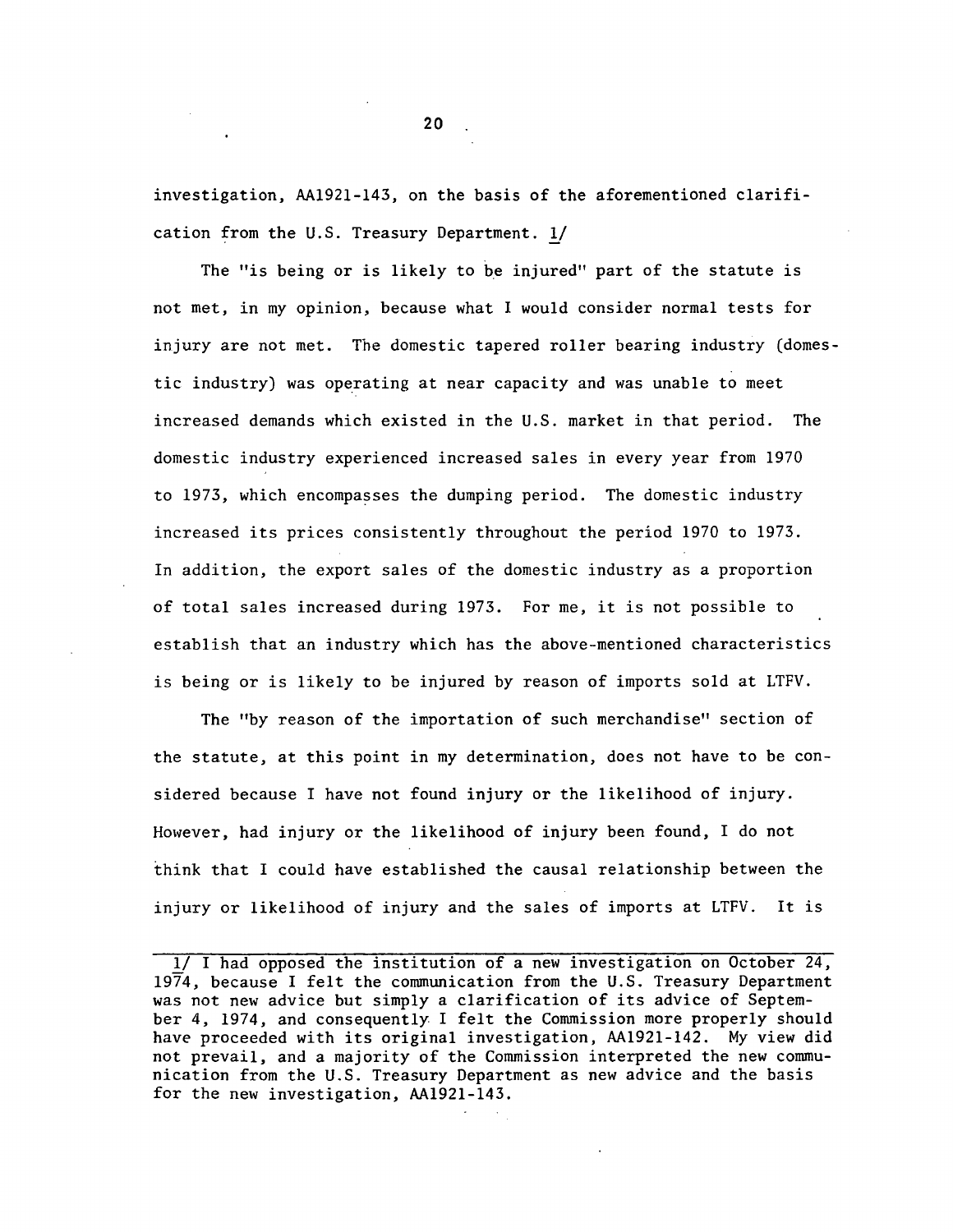clear to me that whatever injury which might be alleged by the smaller domestic producers was due more to their competitive disadvantage against the dominant domestic producer than it was to sales at LTFV.

 $\mathcal{L} = \mathcal{L}_1$ 

 $\hat{\mathbf{r}}_i$